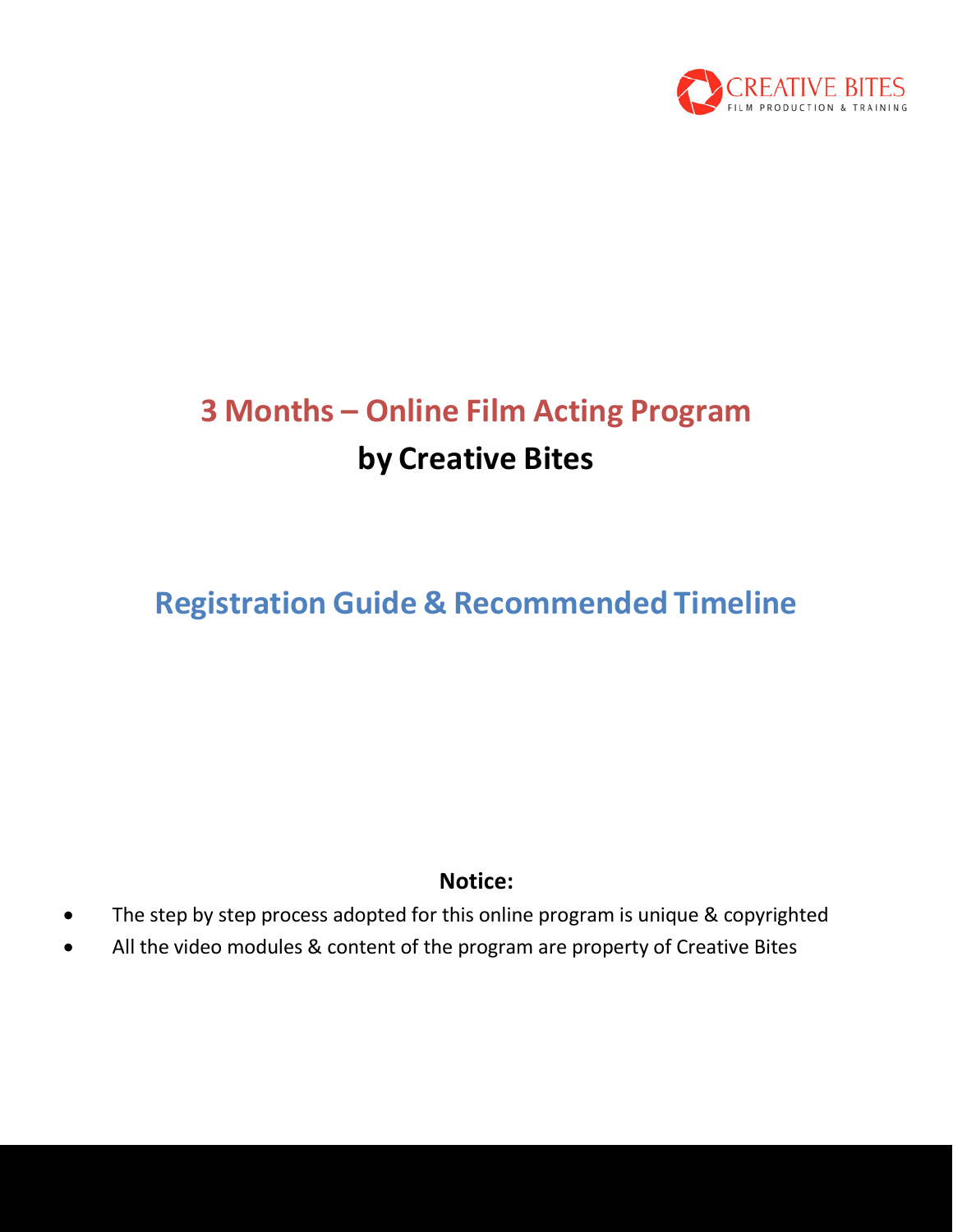

## **RegistrationGuide**

### **Step 1**

Register and pay for the course online

<http://www.creativebites.info/learnactingonline>



**Step 2**

#### Login to your account

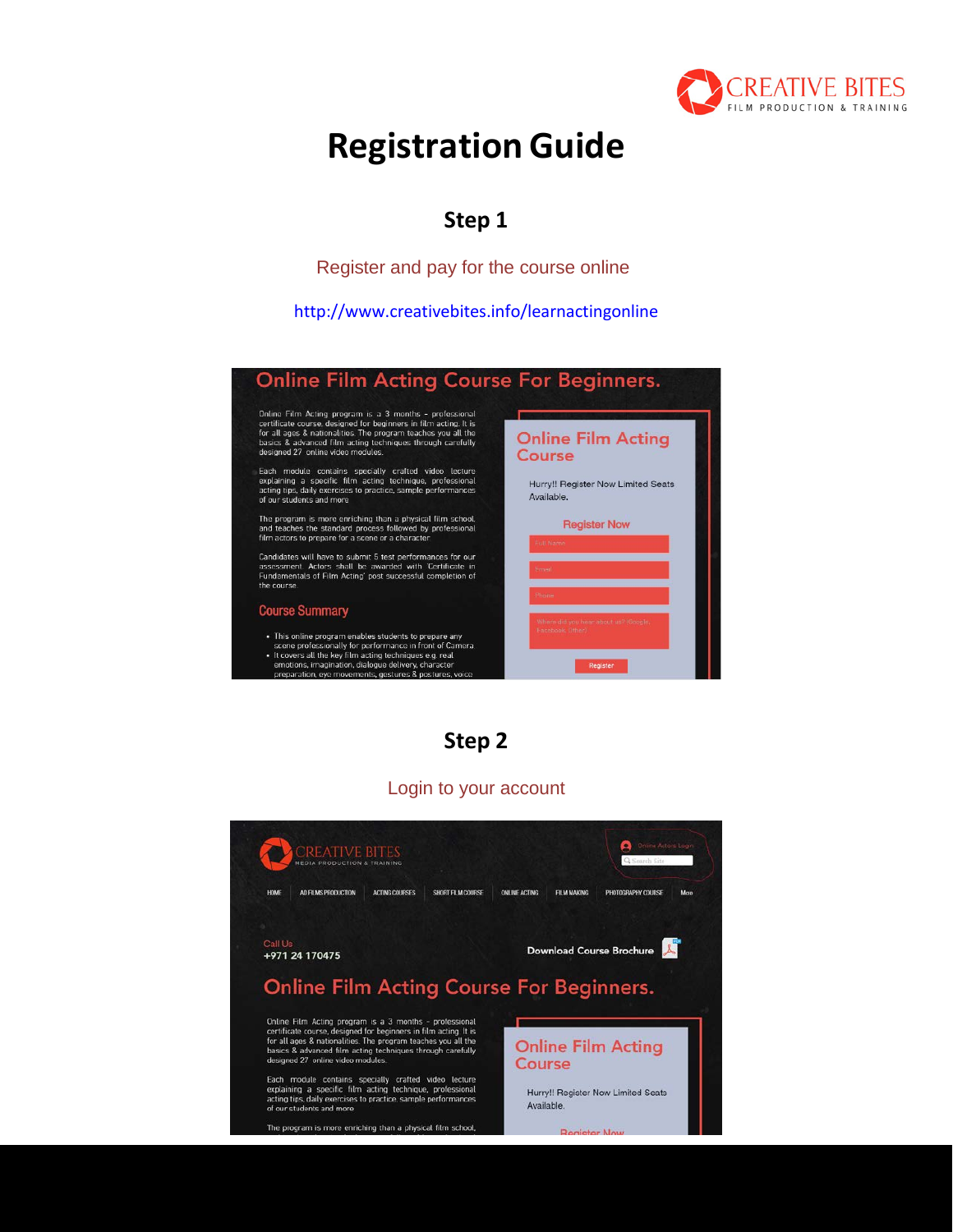

#### Go to my account



## **Step 4**

On the right side you have menu of online acting course

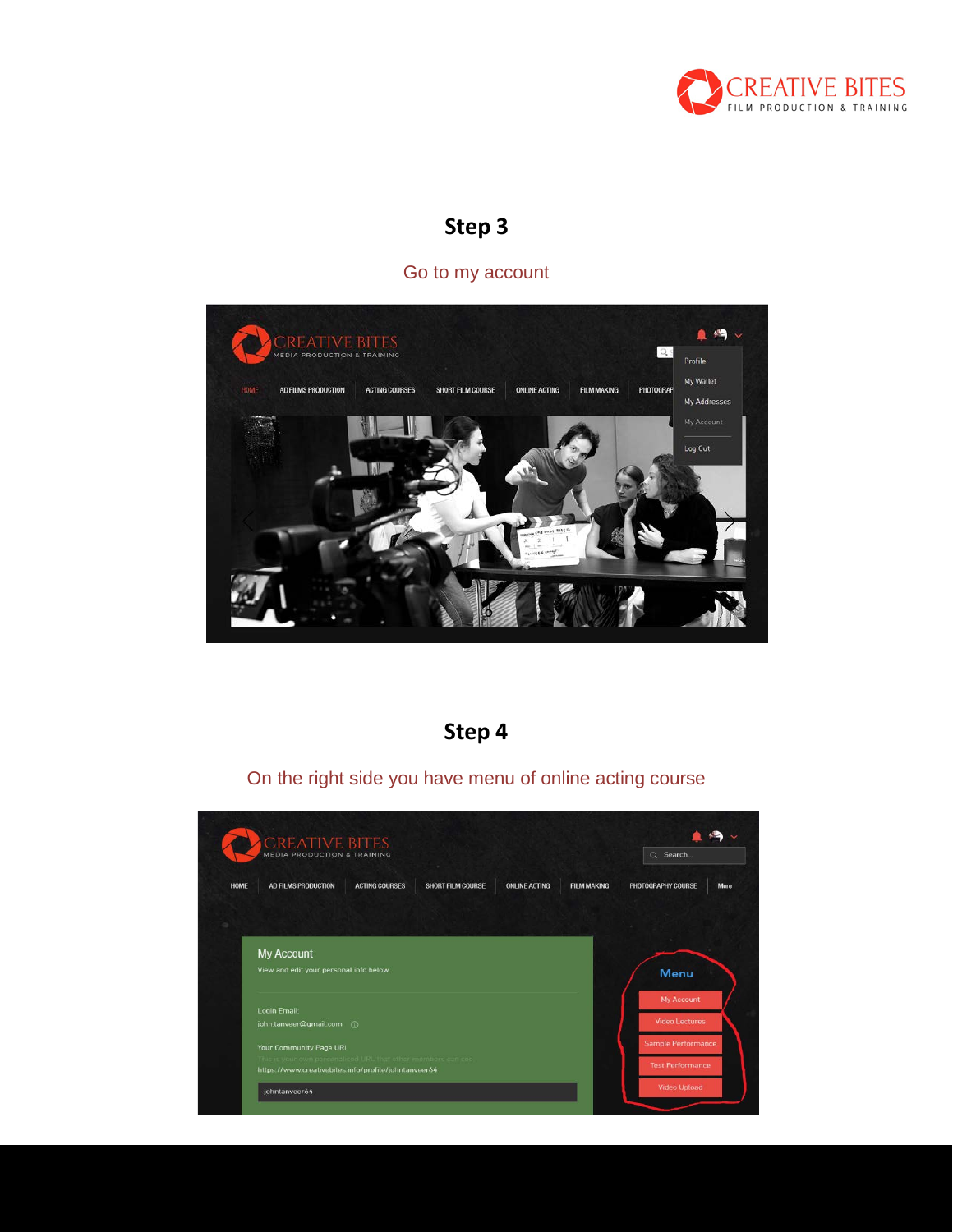

### Go through video lecture modules

| CREATIVE BITES<br><b>MEDIA PRODUCTION &amp; TRAINING</b> |                       |                                |                      |                    | Search.<br>$\alpha$                        |  |
|----------------------------------------------------------|-----------------------|--------------------------------|----------------------|--------------------|--------------------------------------------|--|
| <b>HOME</b><br>AD FILMS PRODUCTION                       | <b>ACTING COURSES</b> | SHORT FILM COURSE              | <b>ONLINE ACTING</b> | <b>FILM MAKING</b> | PHOTOGRAPHY COURSE<br>More                 |  |
|                                                          |                       | Introductory modules           |                      |                    |                                            |  |
| Module - 1                                               |                       | Module - 2                     |                      |                    | <b>Menu</b><br><b>My Account</b>           |  |
| Basic Introduction & How the<br>program works            |                       | General Myth about film acting |                      |                    | <b>Video Lectures</b>                      |  |
|                                                          | Watch Video >         |                                |                      | Watch Video >      | <b>Sample Performance</b>                  |  |
| Module - 3                                               |                       |                                |                      |                    | <b>Test Performance</b>                    |  |
| How to get rid of fear of public<br>Performance          |                       |                                |                      |                    | <b>Video Upload</b><br>Note: Let the video |  |

### Click and watch any specific video lecture module

| <b>CREATIVE BITES</b><br>MEDIA PRODUCTION & TRAINING |                           |                       |                                                                                 |                       | Q Search           |                           |             |
|------------------------------------------------------|---------------------------|-----------------------|---------------------------------------------------------------------------------|-----------------------|--------------------|---------------------------|-------------|
| <b>HOME</b>                                          | AD FILMS PRODUCTION       | <b>ACTING COURSES</b> | <b>SHORT FILM COURSE</b>                                                        | <b>ONLINE ACTING</b>  | <b>FILM MAKING</b> | PHOTOGRAPHY COURSE        | <b>More</b> |
|                                                      |                           |                       |                                                                                 |                       |                    |                           |             |
|                                                      |                           |                       |                                                                                 |                       |                    |                           |             |
|                                                      | <b>Basic Introduction</b> |                       |                                                                                 |                       |                    | <b>Menu</b>               |             |
|                                                      |                           |                       |                                                                                 | <b>GREATIVE BITES</b> |                    | My Account                |             |
|                                                      |                           |                       |                                                                                 |                       |                    | <b>Video Lectures</b>     |             |
|                                                      |                           |                       | Introduction<br>Introduction by Step Process<br>To learn Film Acting Techniques |                       |                    | <b>Sample Performance</b> |             |
|                                                      |                           |                       | The program covers all the basics to<br>Advanced Film Acting concepts           |                       |                    | <b>Test Performance</b>   |             |
|                                                      | <b>Tanveer Ahmed</b>      |                       |                                                                                 |                       |                    | <b>Video Upload</b>       |             |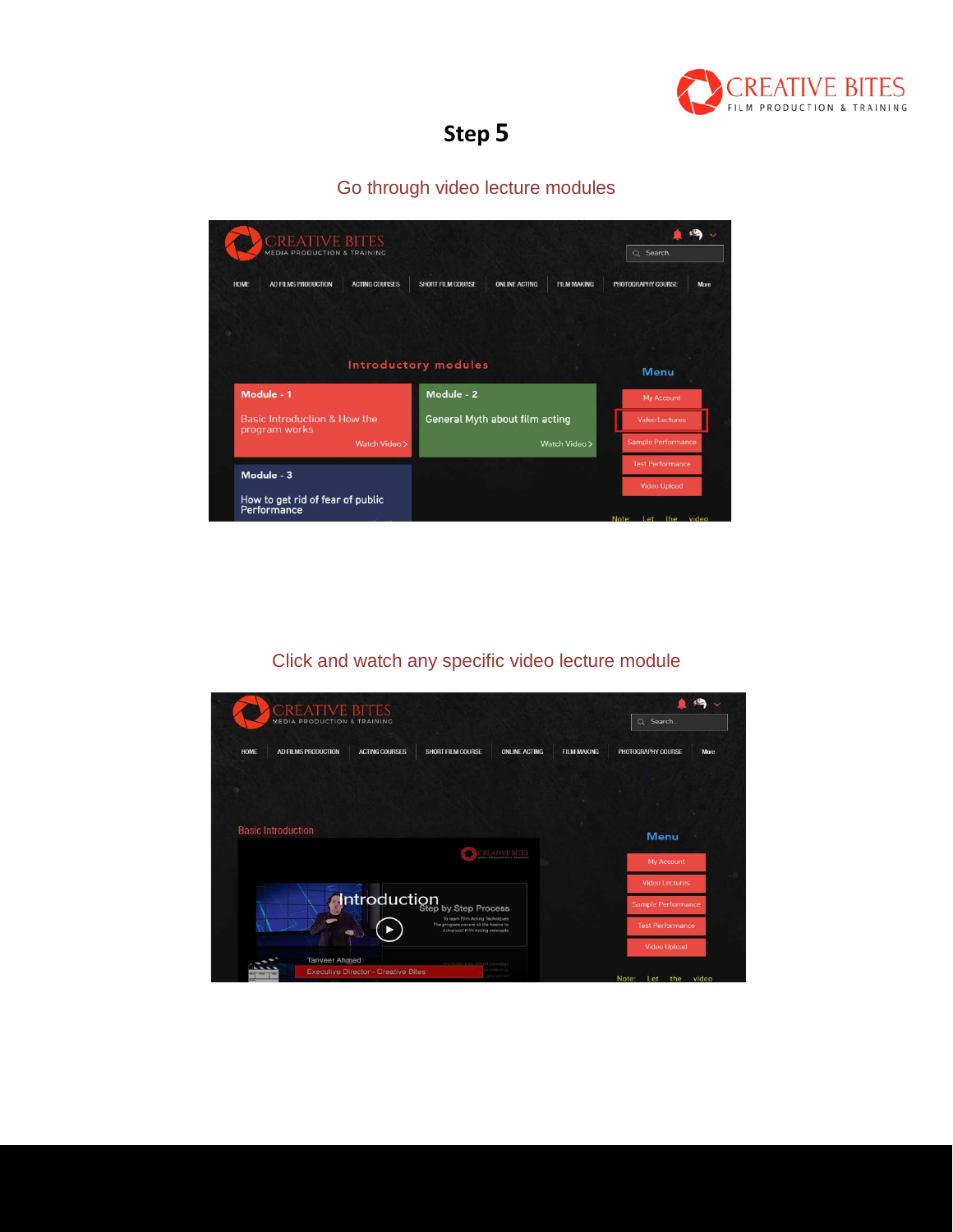

#### Browse down and go through the key notes and practice daily exercises



**Step 7**



#### Check Sample performances in the Menu

**Step 8**

Review scripts of the test performances